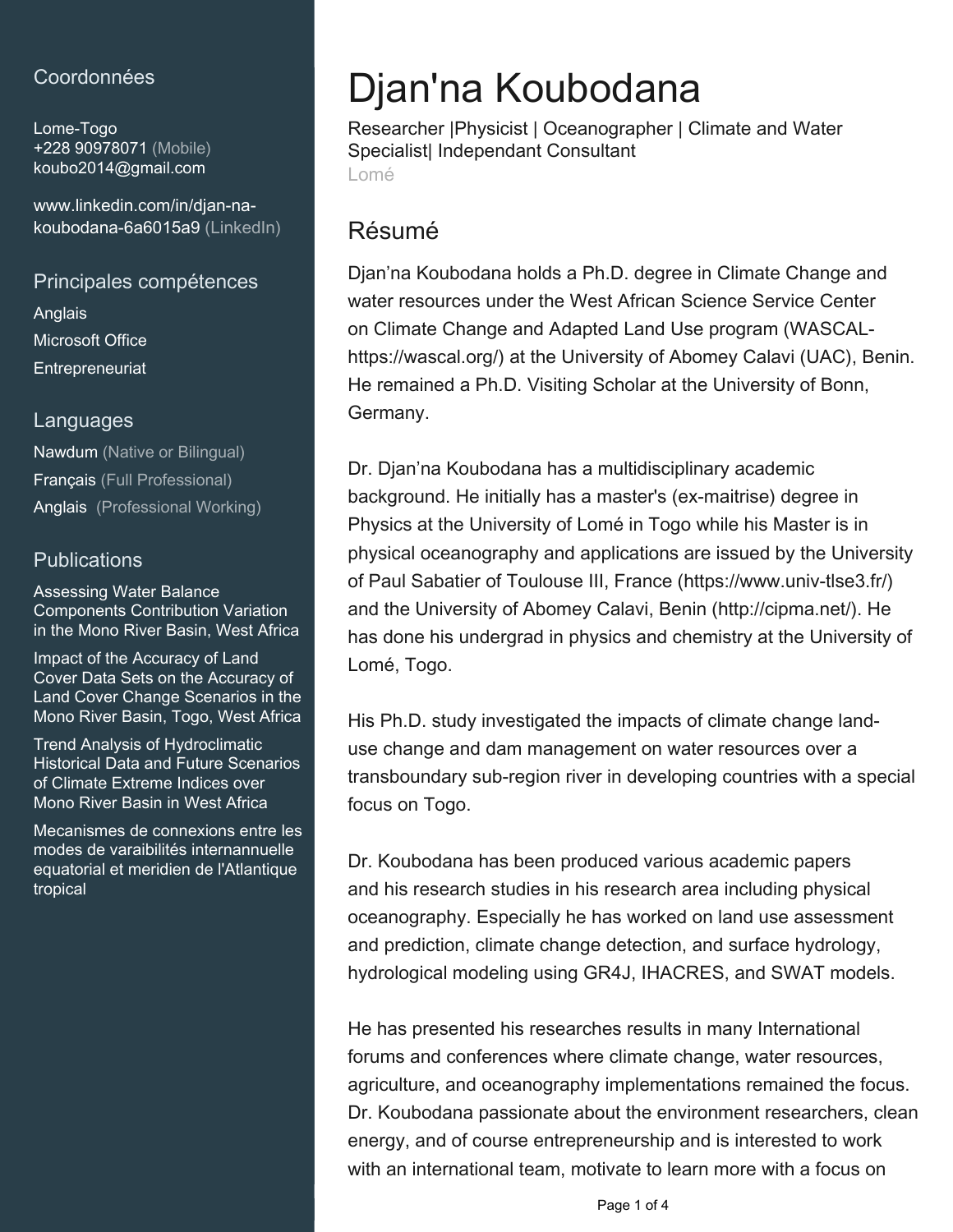sustainable development. New challenges and continue learning every day is his pleasure.

His area of research interest is climate change and water resource, Remote Sensing & GIS, image processing and analysis, land use, climate change climate analysis and Scenarios prediction; watershed hydrology; hydrological modeling; data-scarce region; irrigation system; multi-criteria evaluation at the national and regional scale, Coastal erosion and flooding.

## **Expérience**

ITRA/Togo Research Associate mai 2020 - Present (7 mois) Lomé, Togo

-Data collection in the field,

-Design, implementation, and monitoring of projects

-Drafting and evaluation of the project,

-Drafting of TDRS,

-Drafting of study reports in irrigation-water-climate-agriculture,

-Development of irrigation systems,

-Analysis of climate data and climate scenarios

-Evaluation of scientific reports

-Participation in the scientific meeting

WASCAL Junior Researcher juin 2016 - mai 2020 (4 ans) Cotonou, Littoral, Benin

#### CRIGET-CS (https://criget.com/)

Assistant Consultant juillet 2018 - décembre 2019 (1 an 6 mois) Lomé, Togo

-Consultation on water resources in the context of climate change

-Application of Geographic Information Systems in the management of forest resources

-Climate trend analyses and climate predictions

-Integrated management of water resources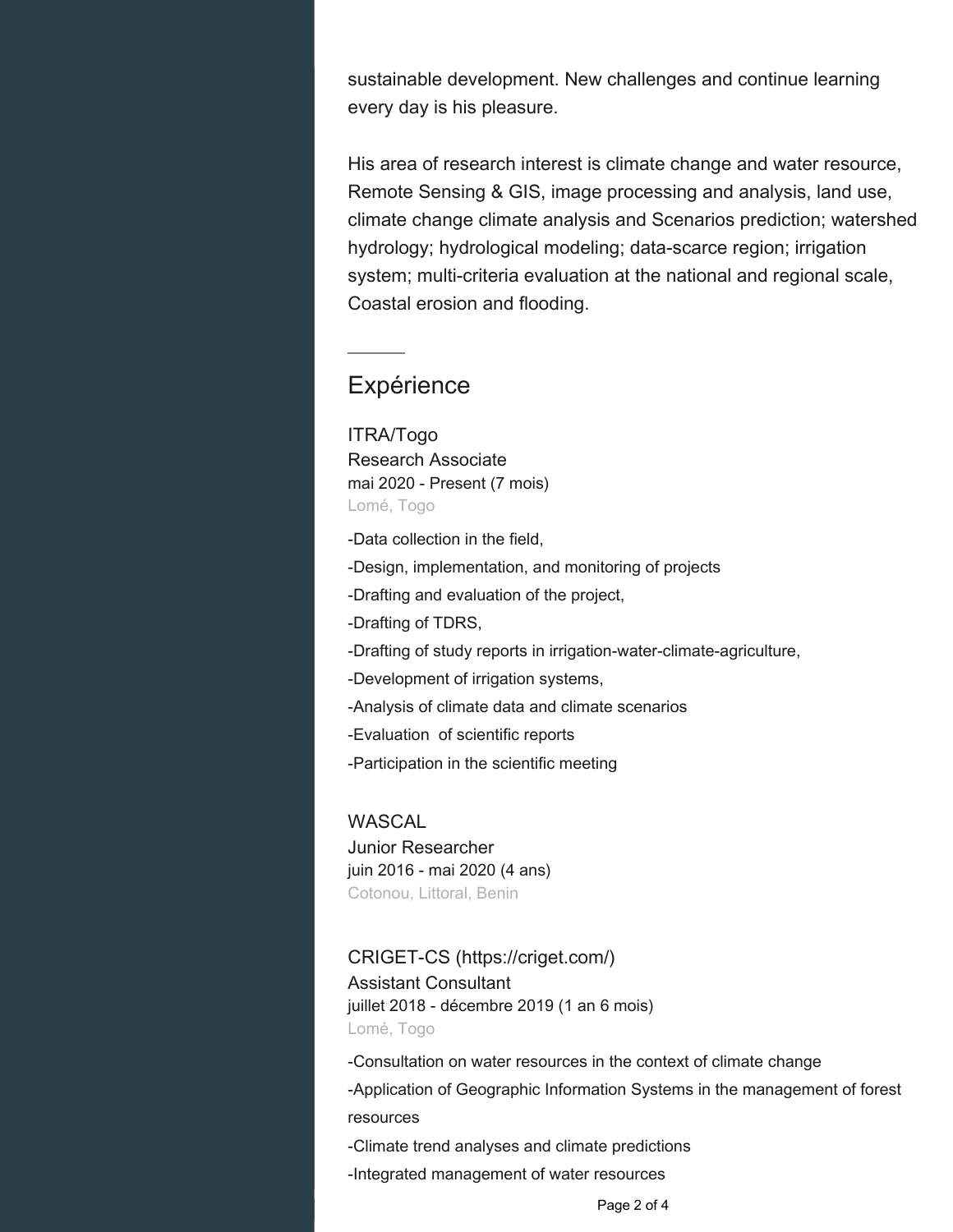-Analysis and prediction of land use and cover -Development, search for funding, and implementation of projects -Assistance to consultations in specific areas of expertise

The University of Bonn Junior Research in hydrology Research Group(HRG) mars 2018 - novembre 2018 (9 mois) Région de Bonn, Allemagne

As a Ph.D. visiting student since March 2018, I have worked as a junior researcher in Hydrology Research Group(HRG) at Faculty of Mathematics and Natural Science in the University of Bonn, Germany. The main task is in modeling the impacts of climate and land use change on the water resource. SWAT modeling under GIS tools and IDRISS software utilization for land use and land cover assessment and future scenarios projection.

Hight schoool GEG Agoe Centre- CS ESSOR-HERMAN-Lycee AVEDJI-Lycee PORT-La Madone Physics and chemistry Education Teacher juillet 2012 - septembre 2016 (4 ans 3 mois) Lome-Togo

Prepare and run lessons by demonstrating practical activities,

Assigning homework assignments, including additional reading and science projects - Assessment of student achievement, tests, reports, and lab activities - Collaboration with other teachers, staff, students, and parents to support the progress of students

pupils

Use of the latest technologies and scientific discoveries -

Coordinate science fairs in schools - Supervise students

and prepare them for scientific competitions, Preparation of practical and supervised work

GEG Agoe-Nyivé center, ESSOR College, Avédji High School, Port High School, and La Madone College

Université d'Abomey-Calavi Graduate Trainee septembre 2014 - septembre 2015 (1 an 1 mois) Abomey-Calavi, Benin

This training was focused on the scientific understanding of physical processes in the ocean. Opening on research in the areas of physical oceanography, coastal environment, the relationship between ocean and